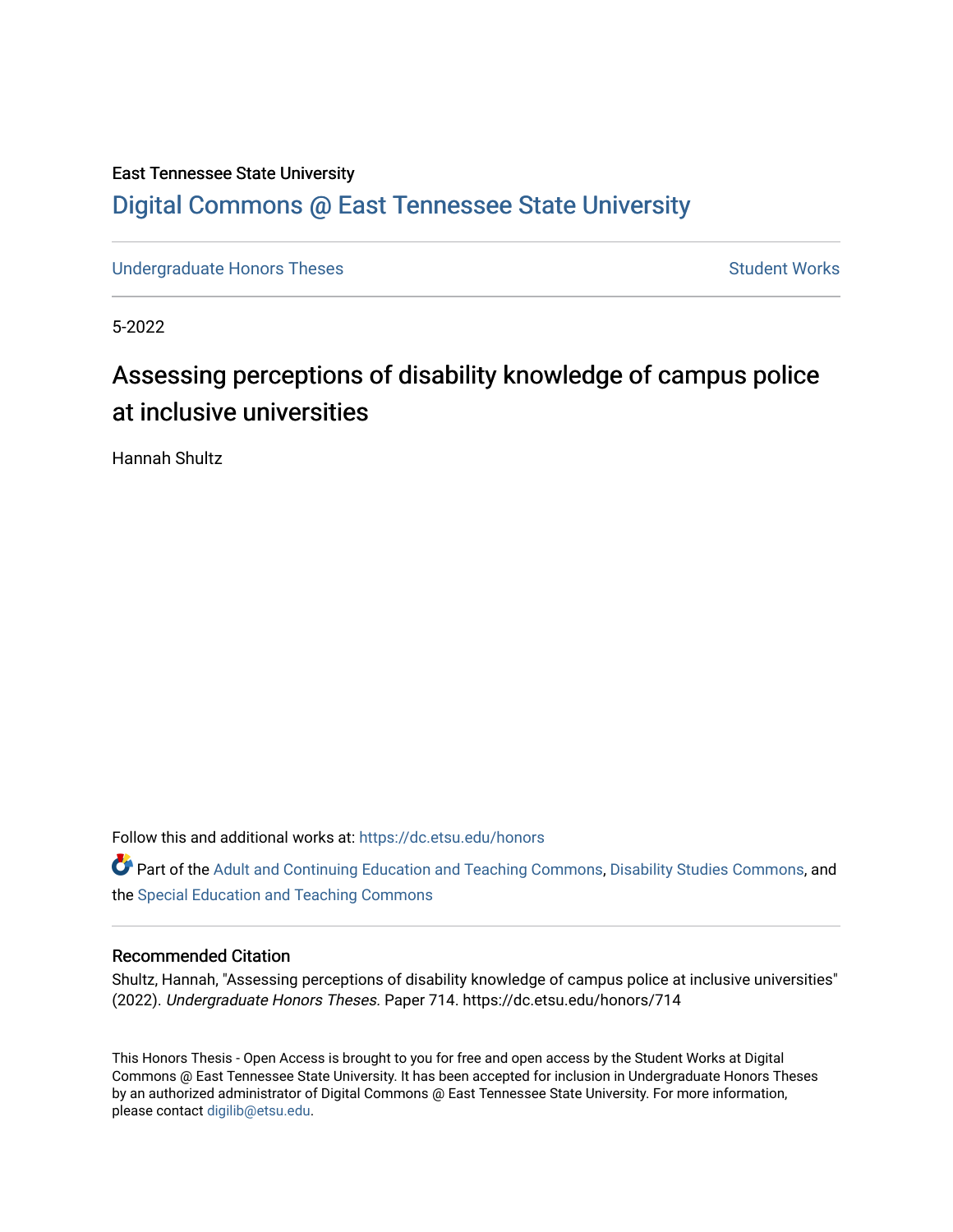Hannah Shultz

Assessing perceptions of disability knowledge of campus police at inclusive universities

East Tennessee State University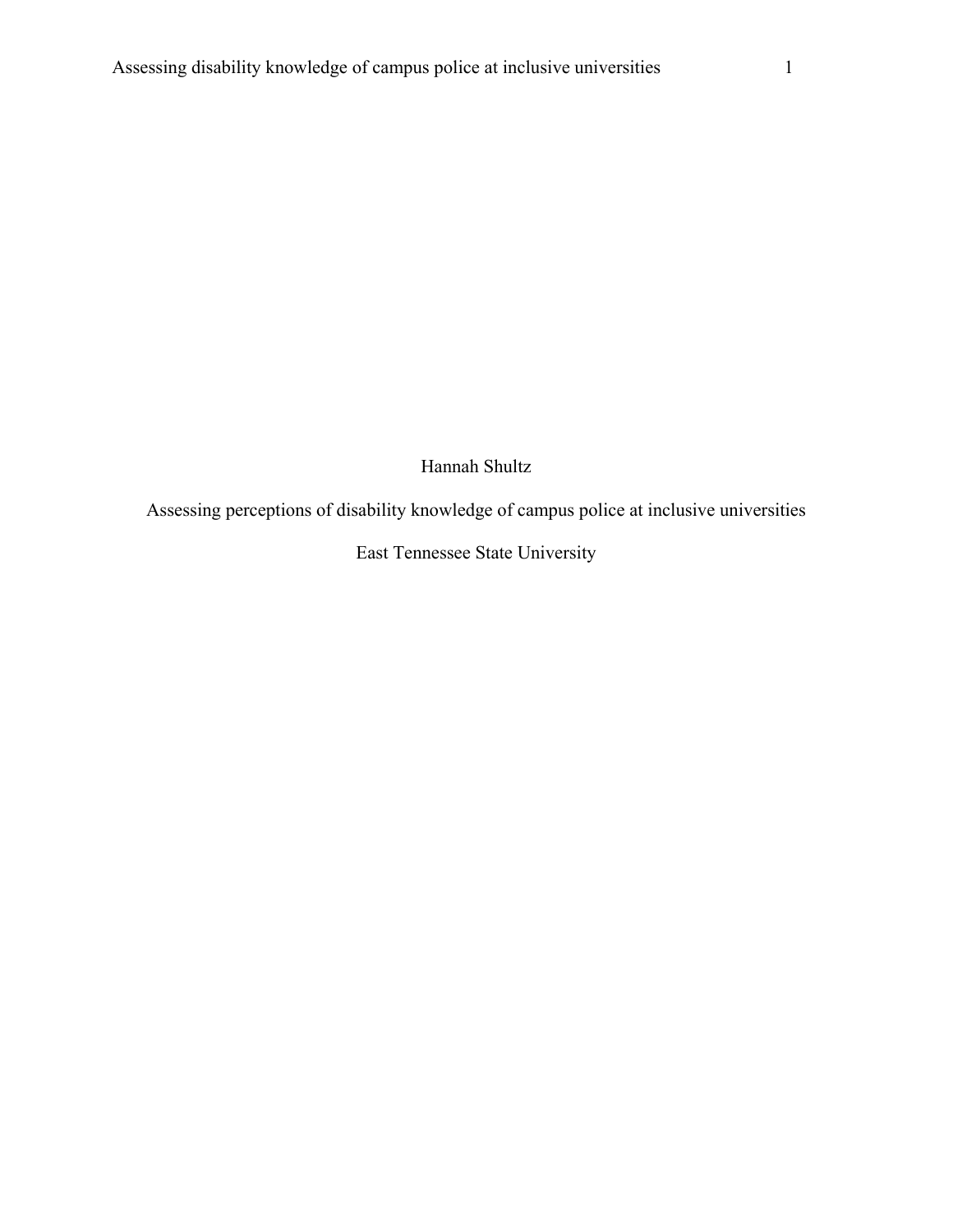# **Abstract**

The purpose of this study is to analyze the perception of knowledge of campus police on intellectual and developmental disabilities (I/DD), including autism, in inclusive college programs. A survey was sent to both campus police and representatives of 50 inclusive higher education programs across the United States. These questions involved perceptions of campus police knowledge, training, and the safety of students with I/DD.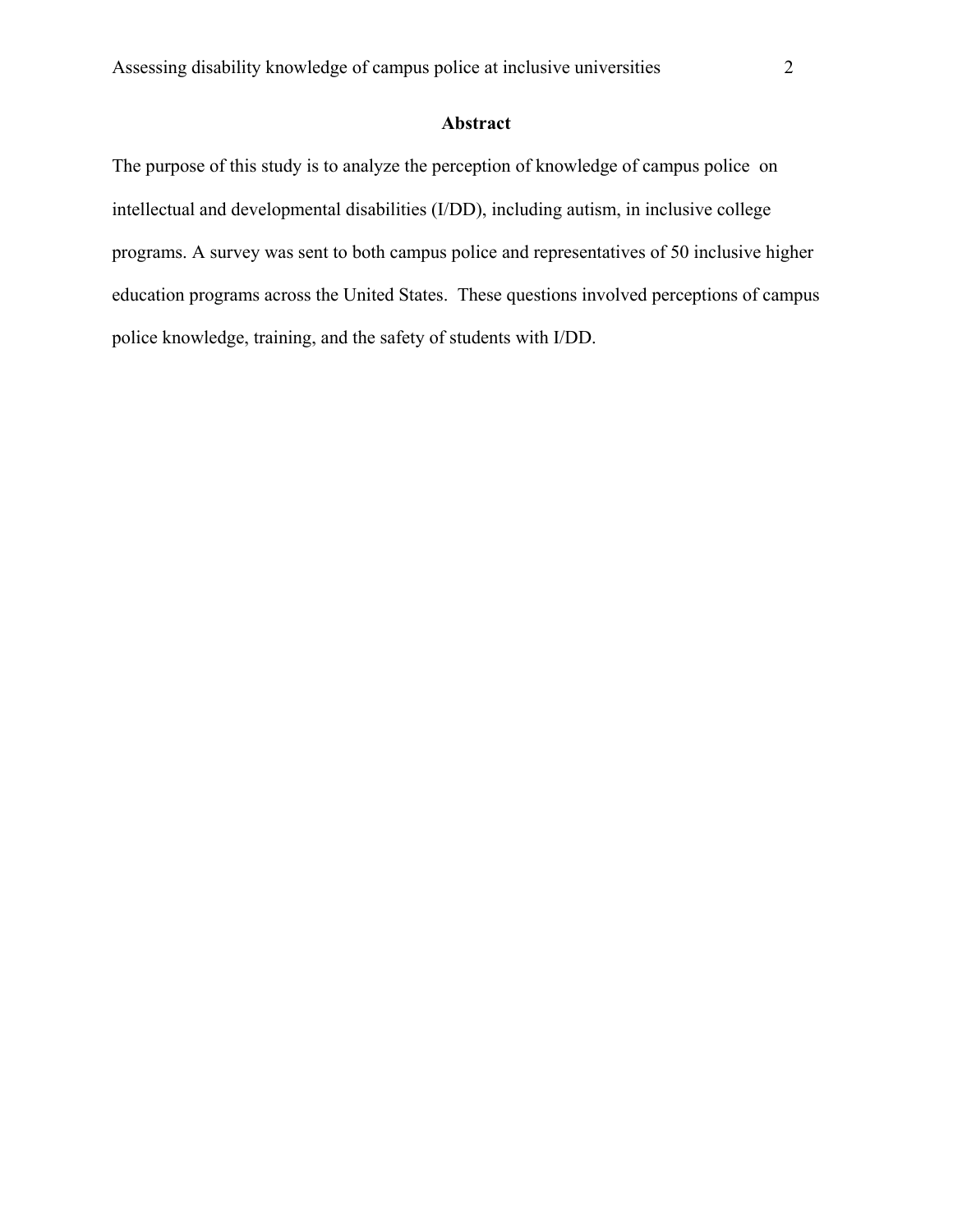#### **Assessing perceptions of disability knowledge of campus police at inclusive universities**

Individuals with disabilities can encounter danger and misunderstanding in the hands of the police whether or not they are a victim or a perpetrator. Like other aspects of society, there is still a large lack of knowledge and understanding of individuals with disabilities; however, when this lack of knowledge and understanding is from the police it can have even more damaging consequences. There is a large lack of research regarding police and individuals with disabilities specifically on college campuses. As inclusive college programs for individuals with disabilities become more prevalent, it is important that research is conducted into the safety and well-being of these individuals while in college.

Previous research found both police officers and students lack teaching or training on how to interact with each other. Multiple studies have shown the lack of training and knowledge police have on disabilities and the best way to support those individuals. Young et al. (2013) found police were arresting a high percentage of people with disabilities but were severely lacking in knowledge, resources, and supports to best work with and help these individuals. When looking specifically at learning disabilities, Gendle and Woodham (2005) found the same results- a severe lack of knowledge. Diamond and Hogue (2021) used a survey to show the lack of training for both police knowledge of how to interact with individuals with disabilities and the lack of teaching for individuals with disabilities on how to interact with police. They found that a two-pronged approach of teaching both parties (police and individuals with disabilities knowledge and strategies to work with each other) is the best way to ensure safety and understanding of individuals with disabilities when faces with police (Diamond et al, 2021). Another study by Hughes et al. (2011) showed a similar need for both parties to be trained but also how important it is for advocates, individuals with disabilities, and other groups of people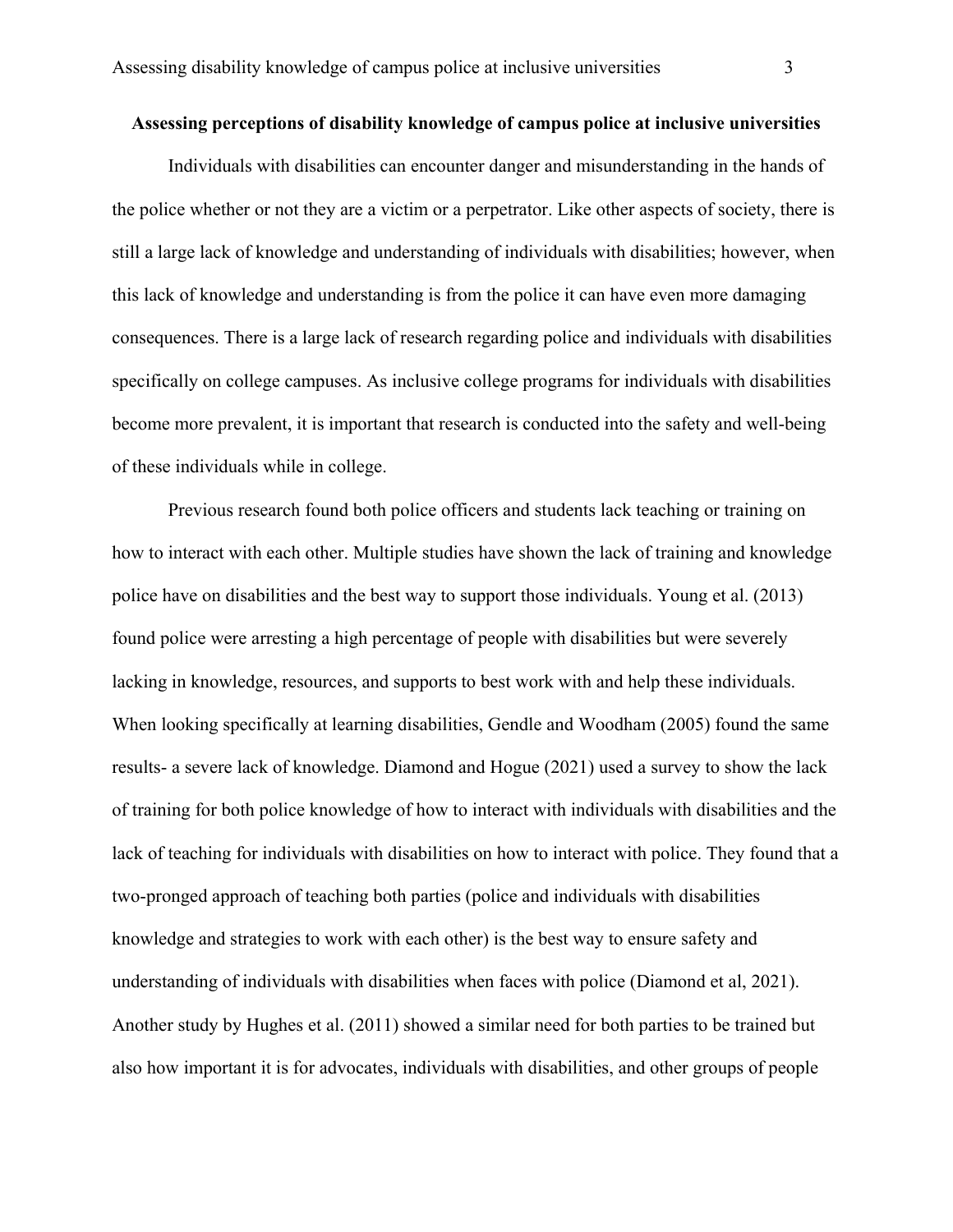with knowledge of disabilities to help with the training of police so that they can ensure the training is adequate and accurate to their needs. Gulati et al. (2020) found similar results from their survey. In a survey of 95 people who were either law enforcement, healthcare workers, or people with intellectual disabilities, researchers identified the theme "barriers to communication" as the primary concern on both the front of law enforcement and people with disabilities when the two haver interactions with each other. Both parties lacked knowledge and experience on how to interact with each other. This study also found law enforcement officers lack awareness and skills for communicating and interacting with individuals with disabilities.

Gulati et al. (2020) found through a review of 16 studies and 670 abstracts that there is a need for training for police officers, challenges in identifying people with intellectual disabilities, a large need to improve safeguards, and challenges in supporting and communicating with individuals with intellectual disabilities in the investigation process. Lastly, a study out of Lancaster, England showed police are more hesitant to respond to reports of individuals with disabilities. Caregivers are even more hesitant to report individuals with disabilities for crimes. Authors concluded these hesitations could likely be due to a lack of police training (McBrien et al, 2006).

These studies were limited due to a lack of specific connection to college campuses and their police interactions and perceptions with students with intellectual and developmental disabilities. As inclusive college programs grow, knowing the knowledge of campus police is essential to providing safety to students with intellectual and developmental disabilities. Therefore, the purpose of this study is to analyze campus police knowledge and understanding of disabilities at universities with inclusive higher education programs.

**Research Questions** This study sought to answer three questions.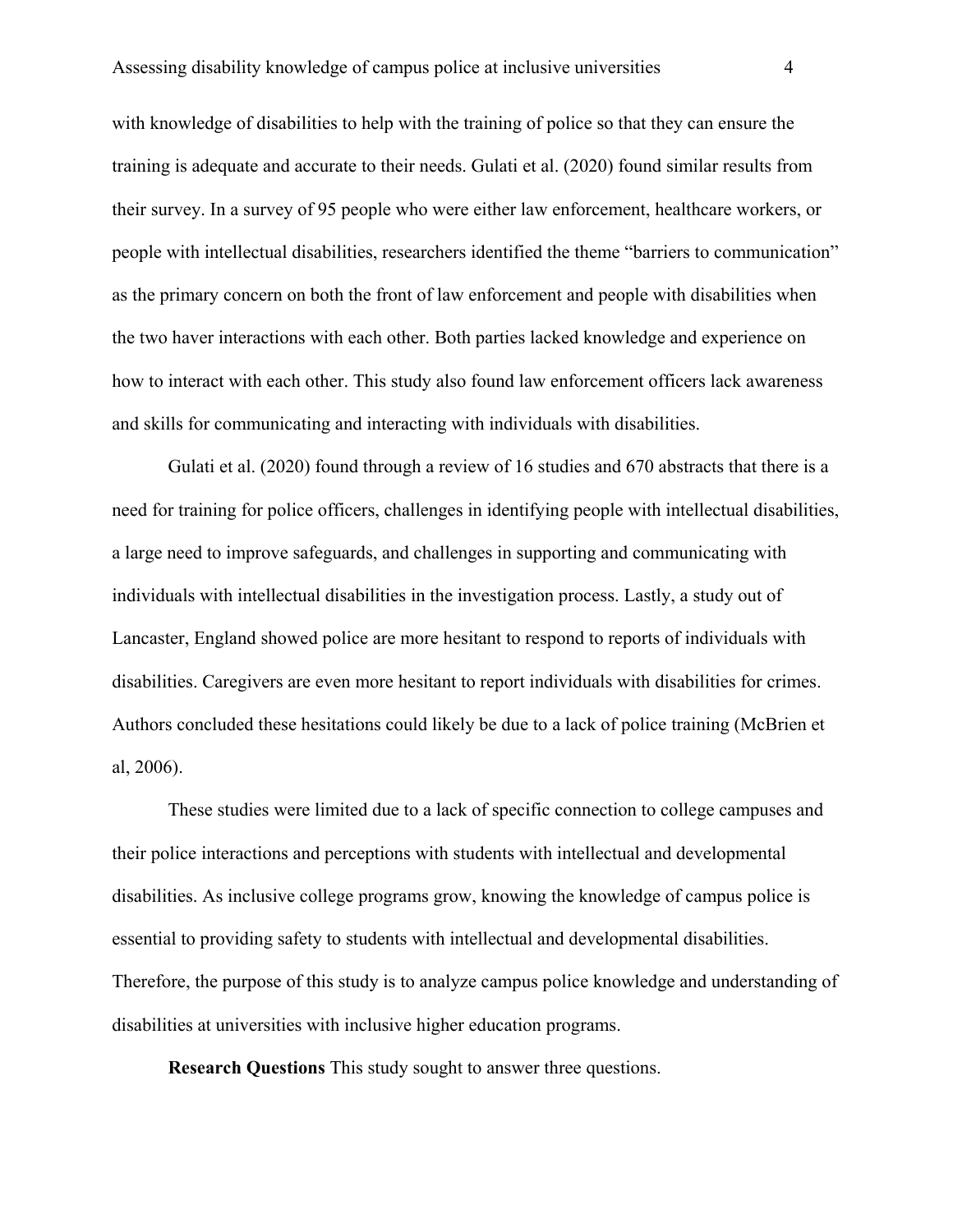- 1. Do campus police at inclusive universities have adequate knowledge about intellectual and developmental disabilities including autism (I/DD)?
- 2. Have campus police at inclusive universities received adequate training on I/DD?
- 3. Is there a discrepancy between the perception of campus police knowledge between campus police representatives and inclusive higher education representatives?

#### **Methods**

A nine-item survey adapted from Gulati et al (2020) was used in this study. The survey was disseminated via email to representatives from inclusive college organizations and university police force. The email requested the recipient to distribute to qualified candidates at their university. After the initial email, follow-up emails were sent one week and two weeks after the first invitation. There was no incentive provided for completing the study. The survey was conducted online survey using Qualtrics. It was designed to measure the knowledge of campus police on I/DD and view any discrepancies between how campus police view their knowledge and how representatives of inclusive college programs view the knowledge of campus police on I/DD. Questions included a mix of multiple choice and Likert scale questions.

Descriptive statistics were used to describe the sample of participants responding to the survey. Representatives from 50 inclusive higher education programs and their respective universities' police were contacted via email to complete the study. A total of 21 responses were collected (see Table 1 for demographics). Respondents included 11 representatives of campus police and 10 representatives of inclusive higher education programs. Eleven participants were male while 10 participants were female. There was a split of participants who had been in their position for 5 or less years (11) or more than 5 years (10).

#### **Table 1**

#### *Survey Demographics*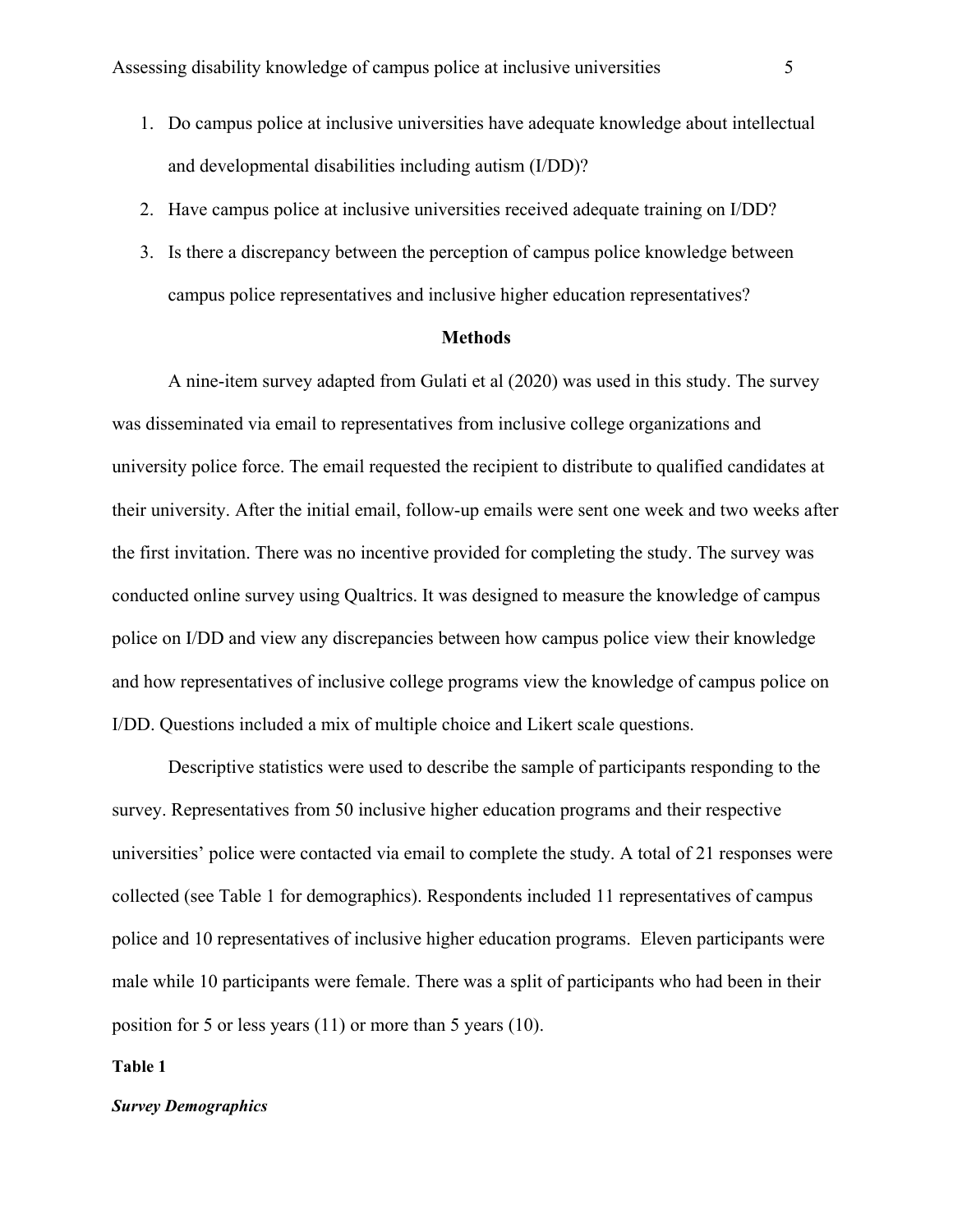| <b>Measure</b>     | <b>Item</b>            | <b>Count</b>   | Percentage |
|--------------------|------------------------|----------------|------------|
| Gender             | Male                   | 9              | 45%        |
|                    | Female                 | 11             | 55%        |
|                    | Not Identified         |                | $5\%$      |
| Experience (Years) | $1 - 2$                | 7              | 35%        |
|                    | $3 - 5$                | $\overline{2}$ | 10%        |
|                    | $6 - 10$               | 4              | 20%        |
|                    | $10+$                  | 7              | 35%        |
|                    |                        |                |            |
| Position           | Chief of Campus Police | -7             | 35%        |
|                    | Campus Police          | 4              | 20%        |
|                    | <b>IHE Staff</b>       | 9              | 45%        |

# **Results**

A total of 21 responses were analyzed. Data was exported from Qualtrics to a Microsoft Excel spreadsheet to organize and analyze data collected. What follows is a descriptive summary of the 21 responses organized by research question.

**Research question 1,** Do campus police at inclusive universities have adequate

knowledge about intellectual and developmental disabilities including autism (I/DD)?

In response to the question "Do you think police on your campus are knowledgeable about intellectual/developmental disabilities?" 11 respondents indicated "definitely yes," 5 indicated "probably yes," 2 indicated "might or might not," and 2 responded "probably not." In response to the question, "Do you think students with intellectual/developmental disabilities are safe on your campus?" 19 participants responded with either definitely yes or probably yes while one participant responded with "might or might not."

 When asked to "Rate your knowledge and skills regarding individuals with intellectual/developmental disabilities." On a scale of 1-5 with 1 being the lowest knowledge and 5 being the highest, 15 participants rated themselves as a 5, 1 rated themselves a 4, and 4 rated themselves as a 3. The majority of those surveyed consider themselves very knowledgeable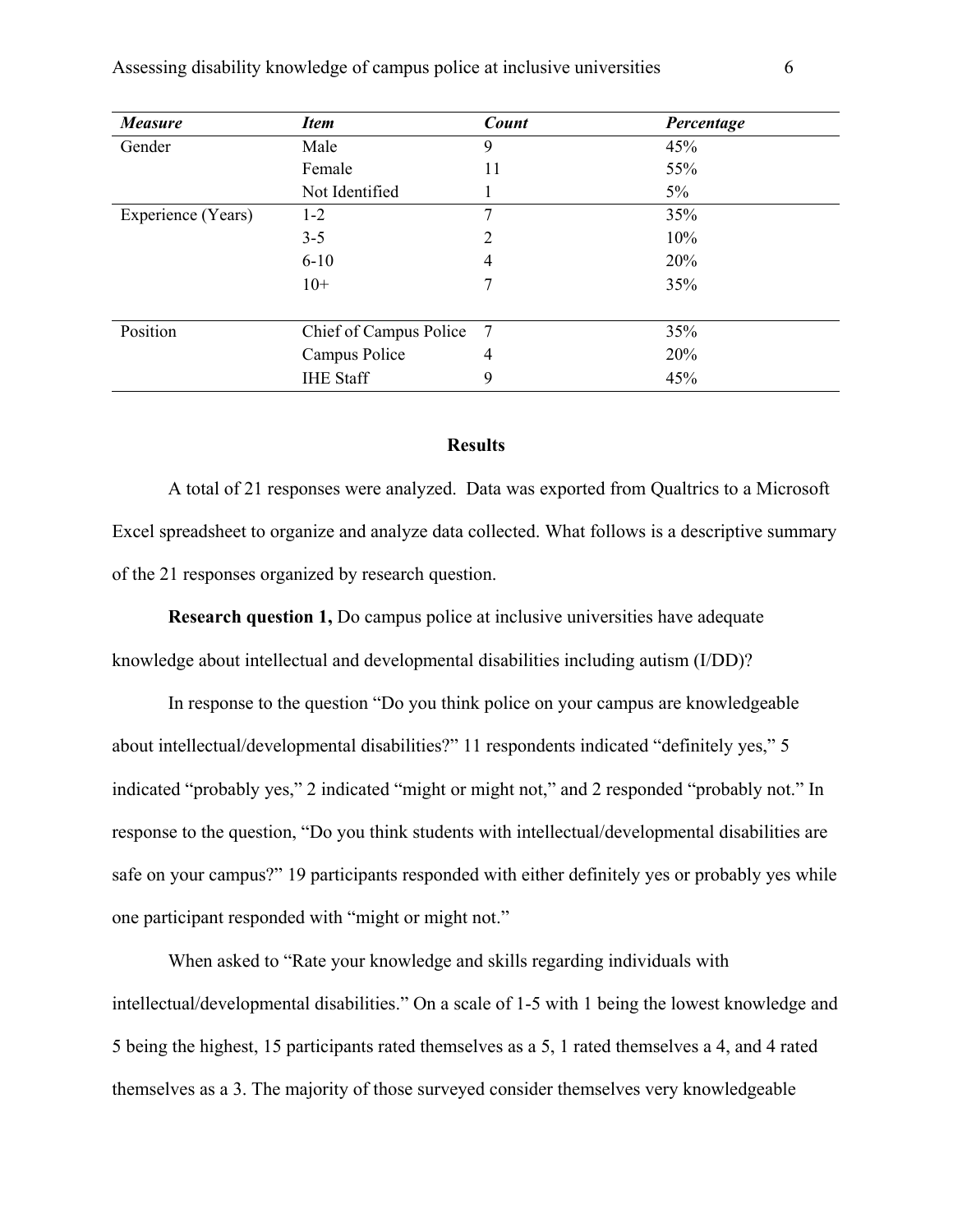about disabilities. Based on results gathered, campus police perceive themselves as having adequate knowledge on I/DD. Representatives of inclusive college programs who responded to this survey provided similar responses. The large majority of participants indicated that campus police have adequate knowledge on I/DD.

## Figure 1





 Respondents' perceptions of the main challenges regarding interactions with or support to individuals with I/DD on college campus varied. The majority of respondents felt communication was a significant challenge. Many respondents felt that individuals with I/DD have difficulty communicating (n=20), speaking, and/or expressing themselves, or experience difficulty understanding what is being said by officers or pretends to understand (n=17). In addition, many participants felt individuals with I/DD were unaware of the severity of a situation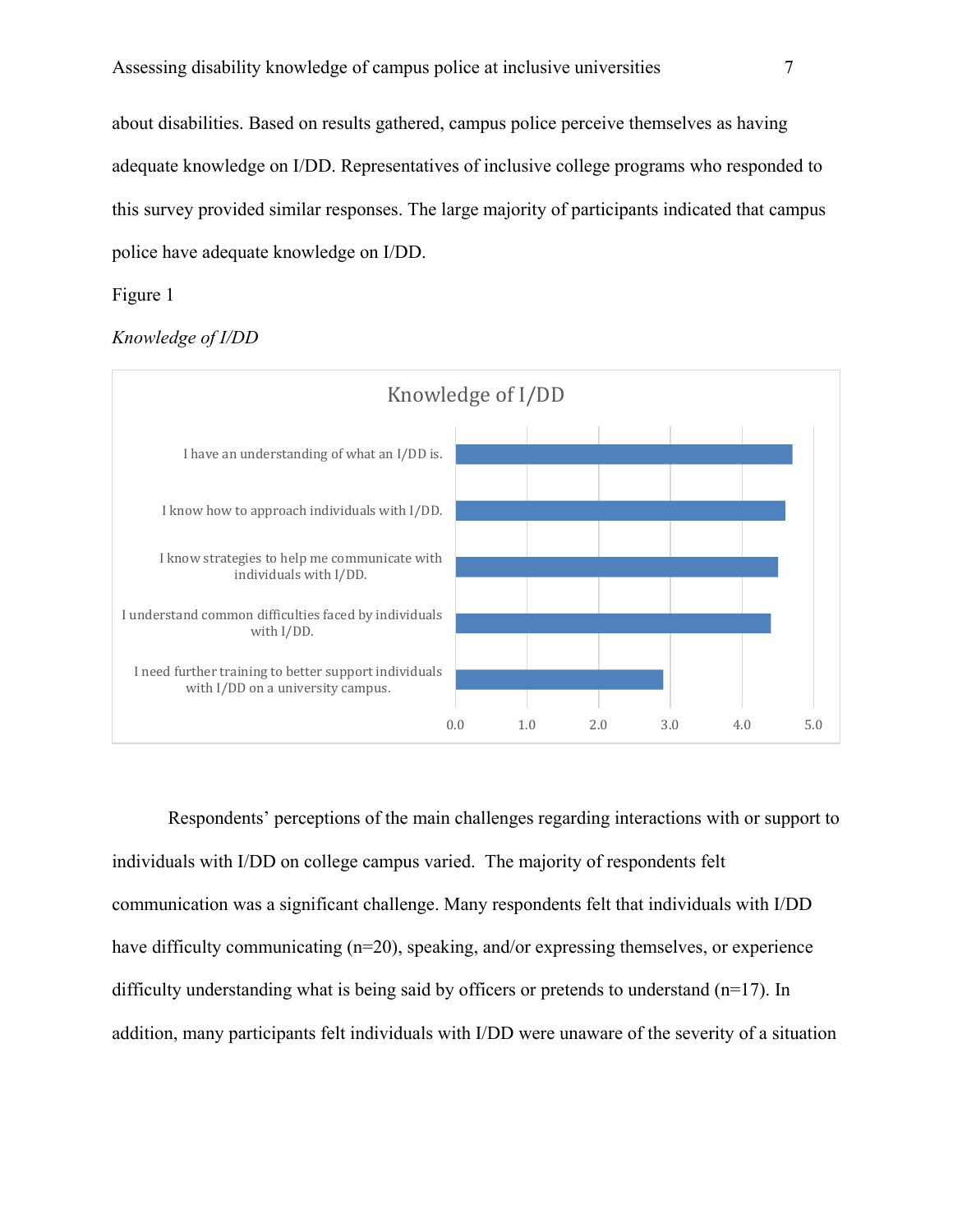(n=16). See Figure2 for a summary of participant perceptions of the main challenges for students with I/DD when they encounter a law enforcement official in a campus setting.

#### Figure 2

#### *Challenges for Individuals with ID/D*



**Research question 2:** Have campus police at inclusive universities received adequate training on I/DD?

Based on results gathered, campus police surveyed perceive themselves as having adequate training on I/DD. Representatives of inclusive college campuses who responded carried similar opinions. Only one respondent indicated campus police may not have received adequate training on disabilities. Participants in the study indicated that they had training with the following strategies: asking what would make the individual feel comfortable and/or safe ( $n=15$ ), let the individual tell their own story in their own way and in their own time (n=14), modeling or physically demonstrating what they would like the individual to do (n=9), and having choice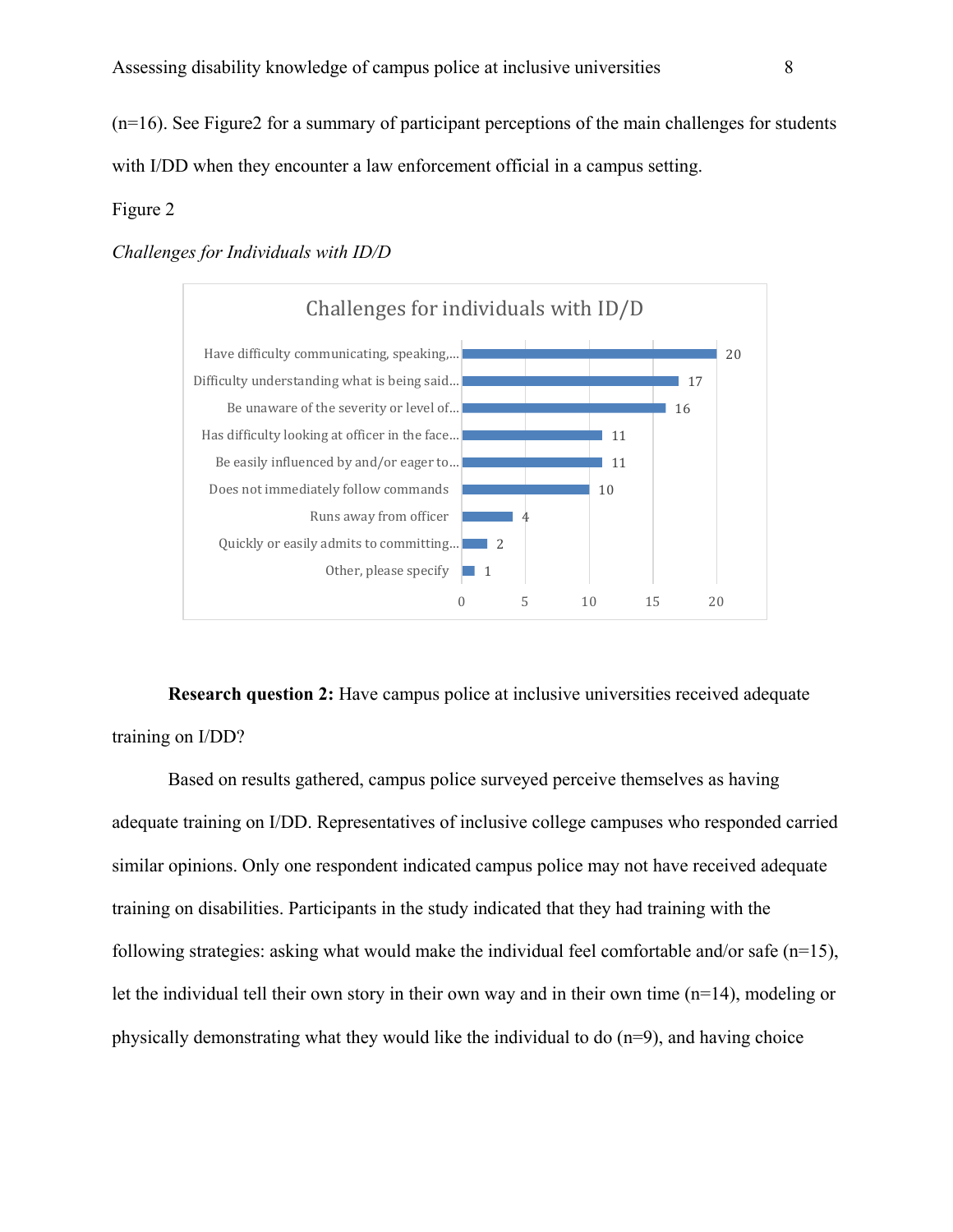cards or other methods of communication readily available (n= 8). See figure 3 for a summary of responses.

Figure 3

*Training Received*



**Research question 3:** Is there a discrepancy between the perception of campus police knowledge between campus police representatives and inclusive higher education representatives?

There was not adequate data collected to come to any conclusion about research question three as the survey did not have enough participants to be able to identify any possible discrepancies.

# **Discussion**

Data gathered from the online survey found that of the campus police surveyed, many of them had adequate knowledge on safety of individuals with intellectual and developmental disabilities as well as adequate training. Inclusive higher education program representatives also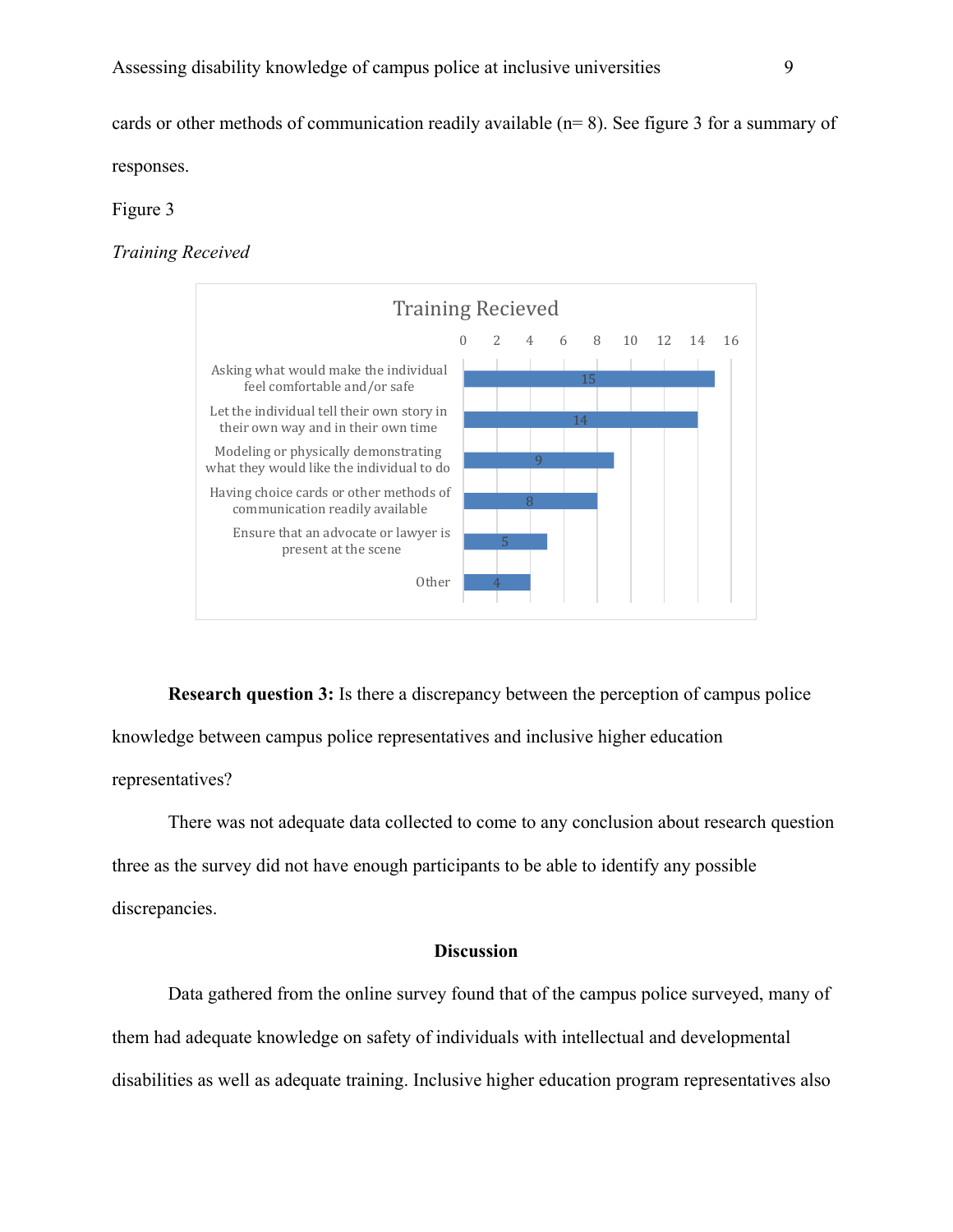showed similar responses when asked about campus police knowledge. There were not enough participants to be able to find any discrepancies in the data between campus police and inclusive higher education program representatives nor are the results generalizable to the larger population.

**Limitations.** The primary limitation of this study was the lack of respondents to the survey. Despite being sent to both campus police and inclusive organizations at 50 universities, only 21 responses were collected. This left little to no opportunity to reach conclusions as there was no sufficient evidence to support any claims.

 Many inclusive college programs have been founded within the last few years which could have led to some limitations with this study. With programs being new, there may not have been enough time for knowledge to be properly assessed and views to be adequately formed. There likely could not have been enough cases where this knowledge was put to the test or been opportunities for knowledge to be assessed in other ways. This could lead to some skewed data and/or could be a reason for the lack of data in this study. Newness of programs can play a direct impact on the knowledge of those participating.

**Future Research.** There are many opportunities for future research surrounding the topic of this study. With a larger survey sample size, this study could have yielded very beneficial results to both inclusive college organizations and campus police forces. It also could be of benefit to do this study again in the future after knowledge has more time to be obtained and assessed for the many programs that are currently new. Despite the small sample size, there seems to be discrepancies between data collected in this study and findings from others. Future research could yield a larger sample size which could help to find if the discrepancy is true or if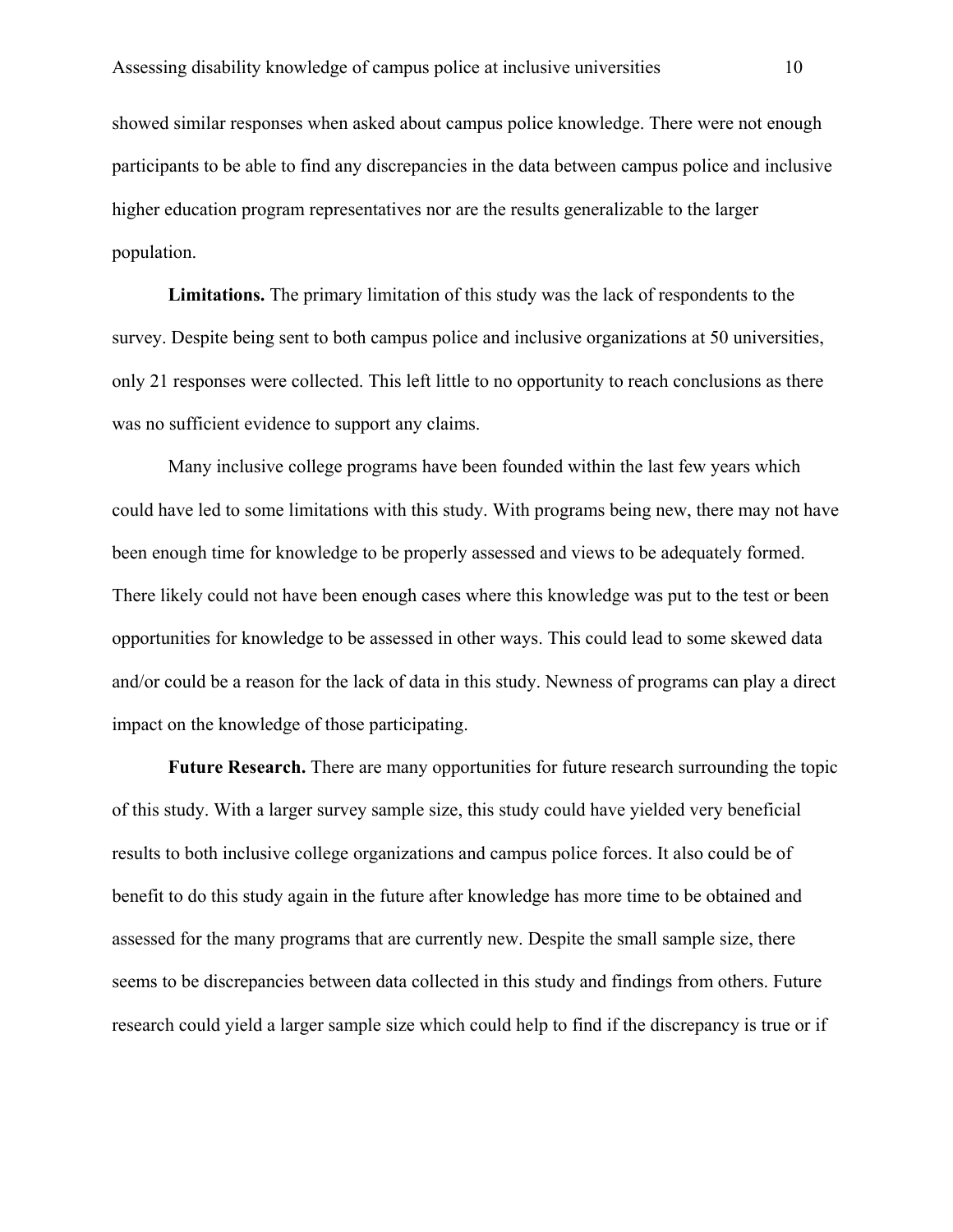campus police have more adequate training and/or knowledge on disabilities compared to other types of law enforcement.

**Implications** There were no implications able to be drawn from this research due to lack of respondents. The main implication drawn from this study is the need and opportunity for further research with a larger sample size.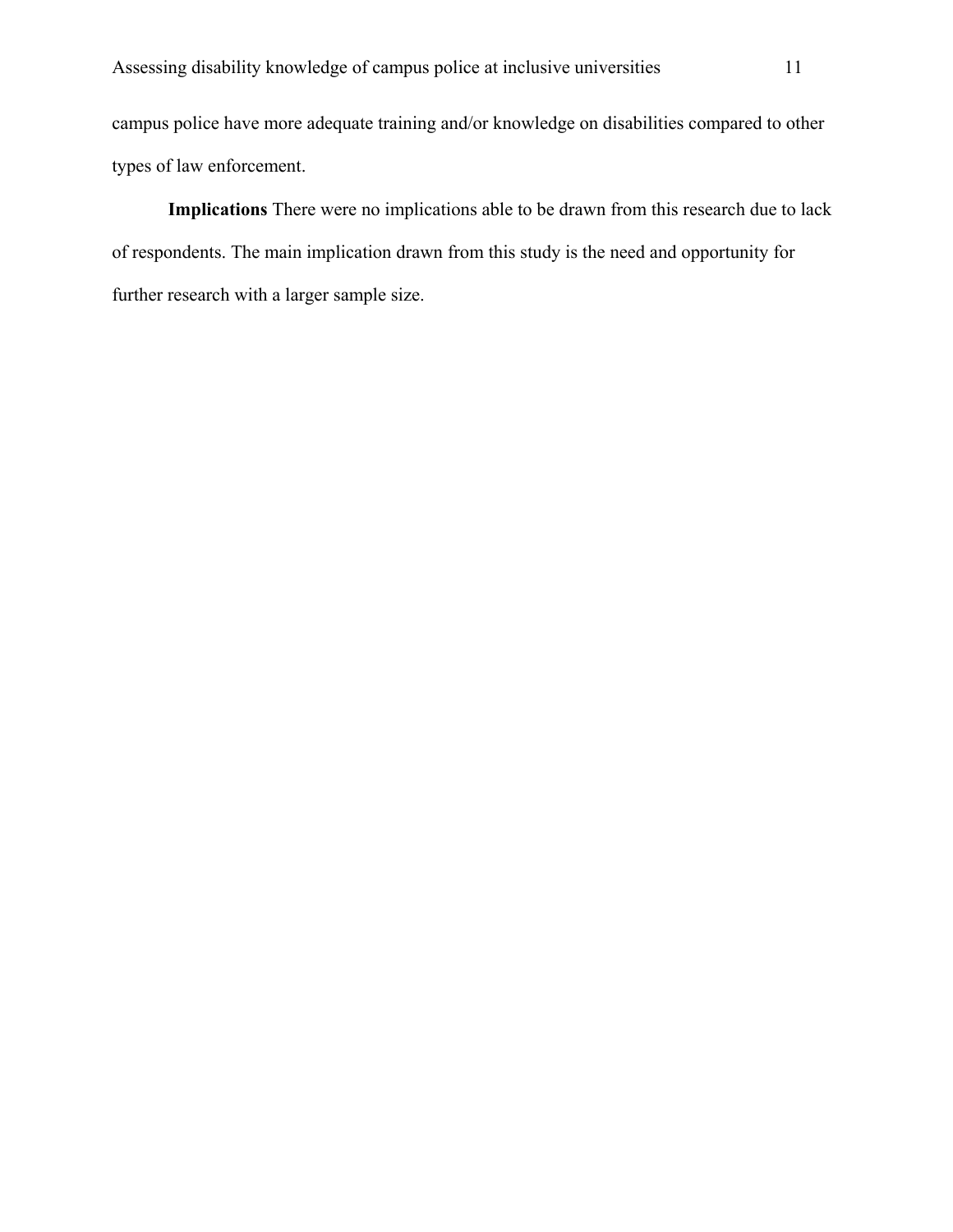#### References

- Diamond, L., & Hogue, L. (2021). Preparing Students with Disabilities and Police for Successful Interactions. *Intervention in School and Clinic*, 57(1), 3-14. https://doi.org/10.1177/1053451221994804
- Gendle, K., & Woodhams, J. (2005). Suspects who have a learning disability: Police perceptions toward the client group and their knowledge about learning disabilities. *Journal of Intellectual Disabilities*, *9*, 70–81. https://doi.org/10.1177/1744629505050923
- Gulati, G.et al. (2021). Challenges for people with intellectual disabilities in law enforcement interactions in Ireland; thematic analysis informed by 1537 person-years' experience. International *Journal of Law and Psychiatry*, *75*, 101683–101683. https://doi.org/10.1016/j.ijlp.2021.101683
- Gulati, G., et al. (2020). The experience of law enforcement officers interfacing with suspects who have an intellectual disability – A systematic review. *International Journal of Law and Psychiatry*, *72*, 101614–101614. https://doi.org/10.1016/j.ijlp.2020.101614
- McBrien, J & Murphy, G (2006). Police and careers' views on reporting alleged offences by people with intellectual disabilities. *Psychology, Crime & Law*, *12*(2), 127-144, https://doi.org[/10.1080/10683160512331316262](https://doi.org/10.1080/10683160512331316262)
- Hughes, R & Curry, M., et al. (2011) Responding to crime victims with disabilities: The perspective of law enforcement. *Journal of Policy Practice*, *10*(3), 185-205, https://doi.org[/10.1080/15588742.2011.582812](https://doi.org/10.1080/15588742.2011.582812)
- Spivak, B., & Thomas, S. (2013). Police contact with people with an intellectual disability: The independent third person perspective. *Journal of Intellectual Disability Research*, *57*, 635–646. https://doi.org/10.1111/j.1365-2788.2012.01571.